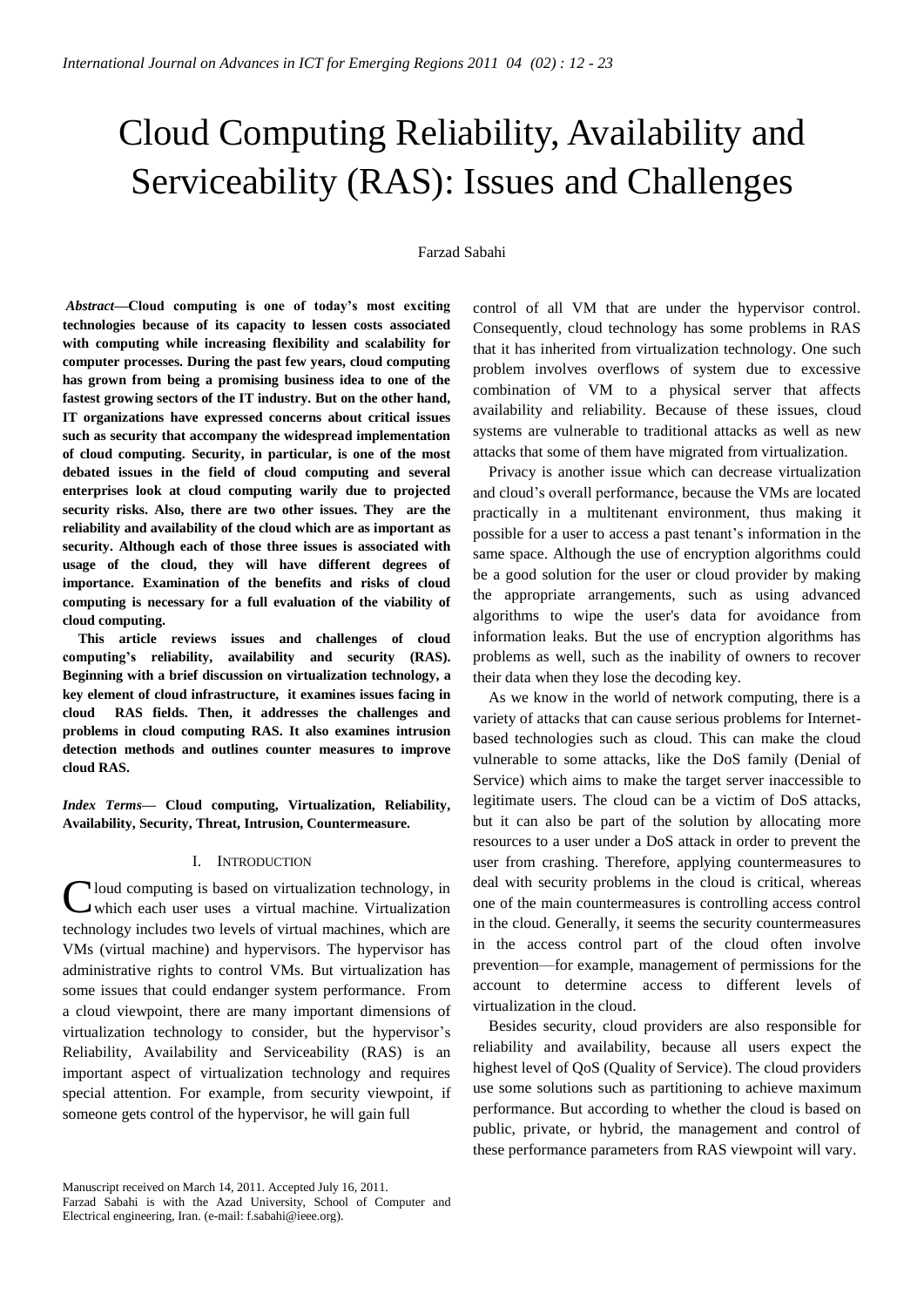This paper is organized as follows:

- Section 2 provides a general overview of cloud computing.
- Section 3 describes the virtualization technology that is the basis of cloud computing.
- Section 4 overviews information security policies in cloud computing.
- Section 5 comprehensively reviews the RAS factor in virtualization.
- Section 6 elaborates on the RAS factor with particular attention to cloud computing.
- Section 7 covers intrusion detection systems in cloud computing.
- Section 8 describes security management and countermeasures to take against intrusions.
- Finally, section 9 concludes the paper.

#### II. CLOUD COMPUTING: AN OVERVIEW

Cloud computing is a network-based environment that focuses on sharing computations and resources. Clouds are Internet-based and try to reduce complexity for clients by allowing them to virtually store data, applications and technologies at a remote site rather than keeping voluminous amounts of information on personal computers or on local servers. This is accomplished using virtualization technologies in combination with self-service abilities for computing resources via network infrastructure, especially the Internet. In cloud environments, multiple virtual machines are hosted on the same physical server as infrastructure. Customers only pay for what they use and avoid having to pay for local resources such as storage and infrastructure. Cloud computing, then, ultimately refers to both applications delivered as services over the Internet, and the hardware and systems software in the datacenters that provide those services. Currently, three types of cloud environments exist: public, private, and hybrid.

A public cloud is a standard model in which providers make several resources such as applications and storage available to the public. Public cloud services may be free, or may come with an associated fee. In public cloud environments, applications are run externally by large service providers, offering some benefits over private cloud environments.

For a private cloud, a business has internal services that are not available to other people. Essentially, the term "private clouds" is a marketing term for an architecture that provides hosted services for a particular group of people behind a firewall.

A hybrid cloud is an environment in which a company provides and controls some resources internally and provides other services for public use. In this type, the cloud provider has a service whereby a private cloud can be created (and is only accessible by internal staff; it would be protected by firewalls from outside access), and a public cloud environment for access by external users is also created.

Cloud is a style of computing where massively scalable and flexible IT-related abilities are provided "as services" to external customers using Internet technologies. Cloud providers offer various services in a XaaS collection that can offer the following main services.

#### *A. SaaS*

SaaS (Software as a Service): Software as a Service is a well-known service that offers network-hosted applications. SaaS is a software application delivery model by which cloud providers develop web-based software applications and then host and operate those applications over the infrastructure (usually the Internet) for use by their customers. As a result, cloud customers do not need to buy software licenses or additional equipment and they typically only pay fees (also referred to as annuity payments) periodically to use the cloud provider's web-based software [\[3\]](#page-10-0). There are two major kinds of SaaS: business applications that offer software which helps various businesses perform their tasks quickly and accurately. Other type of SaaS is development tools which consist of software that is used mainly for product development and management.

# *B. PaaS*

PaaS (Platform as a Service): In this category of service, cloud users are given a platform [\[4\]](#page-10-1). They can use it as their application platform independent of using their own local machine for installing those platforms.

## *C. IaaS*

IaaS (Infrastructure as a Service): Infrastructure as a Service is a provision model in which an organization outsources the equipment used to support operations, including storage, hardware, servers and networking components. The service provider owns the equipment and is responsible for housing, running, and maintaining it. The client typically pays on a per-use basis [\[5\]](#page-10-2). IaaS is sometimes referred to as Hardware as a Service (HaaS).



### *D. Other Types of Services*

Fig. 1: Unified ontology of cloud computing.

It is important to mention that IaaS, PaaS, and SaaS are the three main categories of cloud computing services and that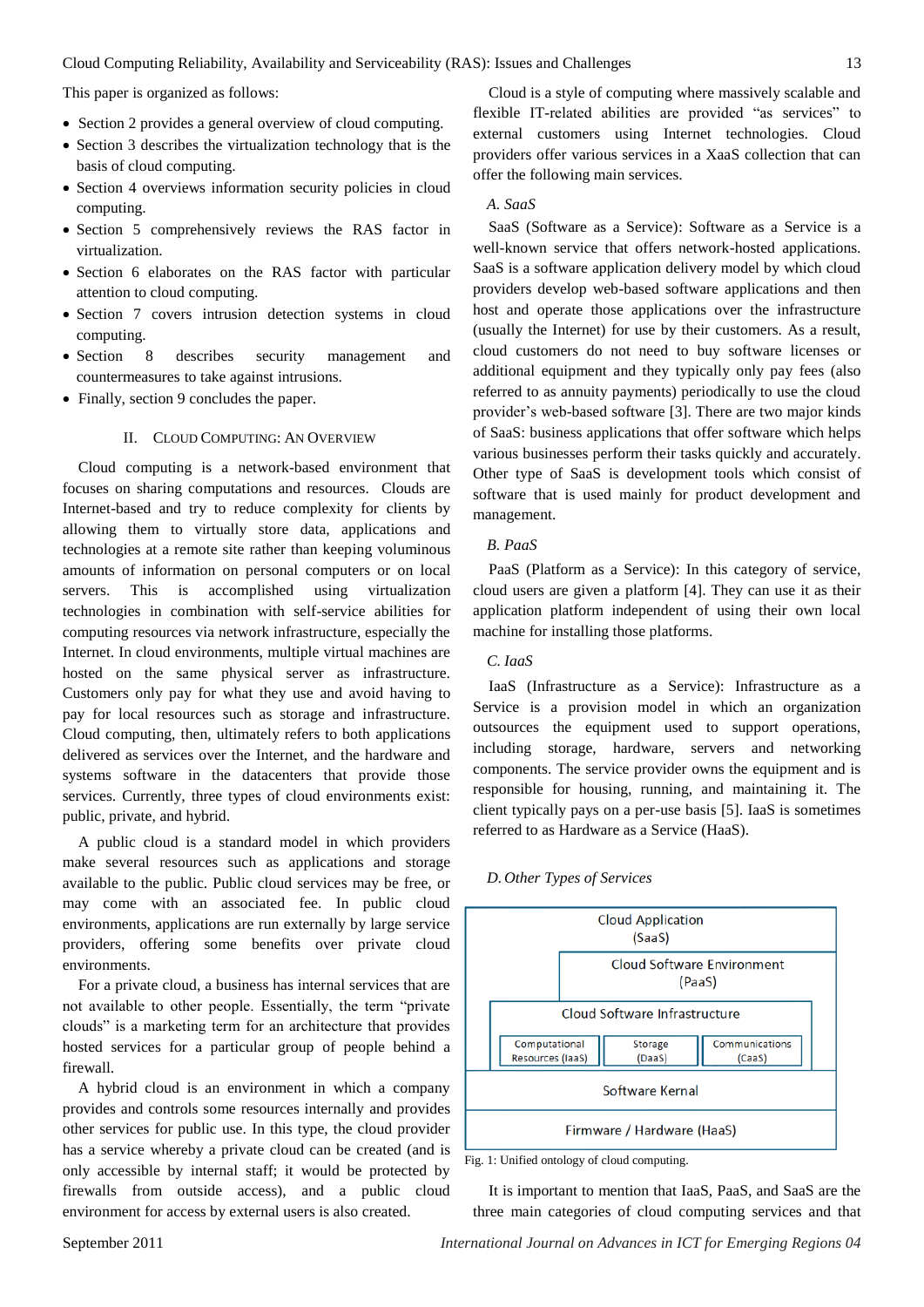the other types of cloud services are subsidiary branches of these three major categories. A typical cloud computing ontology for some of these categories is illustrated in Figure 1.

Other cloud services include the following:

- DaaS (Database as a Service): Database systems provide a user friendly interface for accessing and managing data. This type of service is very useful like many financial, business, and Internet-based applications [\[6\]](#page-10-3).
- NaaS (Network as a Service): With NaaS, providers offer customers a virtualized network [\[7\]](#page-10-4).
- IPMaaS (Identity and Policy Management as a Service): With this service, providers deliver identity and policy management to customers [\[8\]](#page-10-5).

# *E. Cloud customers*

Nowadays, many IT-related clients decide to use cloud computing for their own purposes. These can be divided into three main groups: regular customers, academics, and enterprises.

# *1) Regular customers*

This group of users merely uses the services from the cloud [\[1\]](#page-10-6). They are not concerned with high performance; rather, they concentrate on the service and the privacy of their data on the cloud. SaaS is the most appropriate service for this group [\[9\]](#page-10-7).

# *2) Academics*

Academics usually have good networks and they often prefer to use the infrastructure that they already have to improve the performance of computations and resolve grid limits. For this group, cloud computing provides convenient access to a high-performance cluster or grid-based computation infrastructure and eliminates the need to buy new hardware.

# *3) Enterprises*

The IT industry reaps the most considerable benefits of cloud computing [\[10\]](#page-10-8). Many companies have decided to enter cloud-related industries or use cloud services to reduce costs and improve performance in their own (IT-related or non-ITrelated) businesses.

# *a) Small and mid-size enterprises*

Lower costs are attractive, particularly for small enterprises that simply cannot afford the cost of solutions [\[4\]](#page-10-1). With distributed processing, small enterprises can afford industrystandard PCs and network servers but not expensive supercomputers. In addition, they can use cloud software instead of local software or abstruse infrastructure, which can reduce the cost of purchasing and maintaining the required software. For mid-size businesses that are growing, cloud computing can also provide a cost-effective and efficient path to enterprise-grade software and infrastructure [\[11\]](#page-10-9).

# *b)Large-scale enterprises*

For these enterprises, lower costs are not as important as privacy. Thus, large companies often create their own clouds or are skeptical about moving to the cloud. However, privacy of information is the most important issue, and most large companies have already spent significant amounts of money on their local systems [\[1\]](#page-10-6). Nowadays, large-scale enterprises often collect and analyze large amounts of data to derive business insights. However, there are at least two challenges to meet the increasing demand. First, the growth in the amount of data far surpasses the growth in the computation power of uniprocessors [\[12\]](#page-10-10). The growing gap between the supply and demand of computation power forces enterprises to parallelize their application codes. Unfortunately, parallel programming is both time-consuming and error-prone. Second, the emerging cloud computing pattern imposes constraints on the underlying infrastructure, which forces enterprises to rethink their application architectures.

# III. VIRTUALIZATION

Virtualization is one of the most important elements of cloud computing. It is a technology that helps IT organizations optimizes their application performance in a cost-effective manner, but it can also present application delivery challenges that cause security difficulties. Most of the current interest in virtualization revolves around virtual servers, in part because virtualizing servers can result in significant cost savings. The phrase virtual machine refers to a software computer that, like a physical computer, runs an operating system and applications. An operating system on a virtual machine is called a guest operating system. A layer called a VMM (virtual machine monitor), or hypervisor, creates and controls the virtual machine's other virtual systems. Figure 2 illustrates a typical virtual machine architecture foundation in a cloud environment.

# *A. Hypervisor*

A hypervisor (see Figure 2) is one of many virtualization techniques allowing multiple operating systems, termed guests, to run concurrently on a host computer using a feature called hardware virtualization. It is so named because it is conceptually one level higher than a supervisor.



Fig. 2. Typical Virtual Machine architecture [\[1\]](#page-10-6).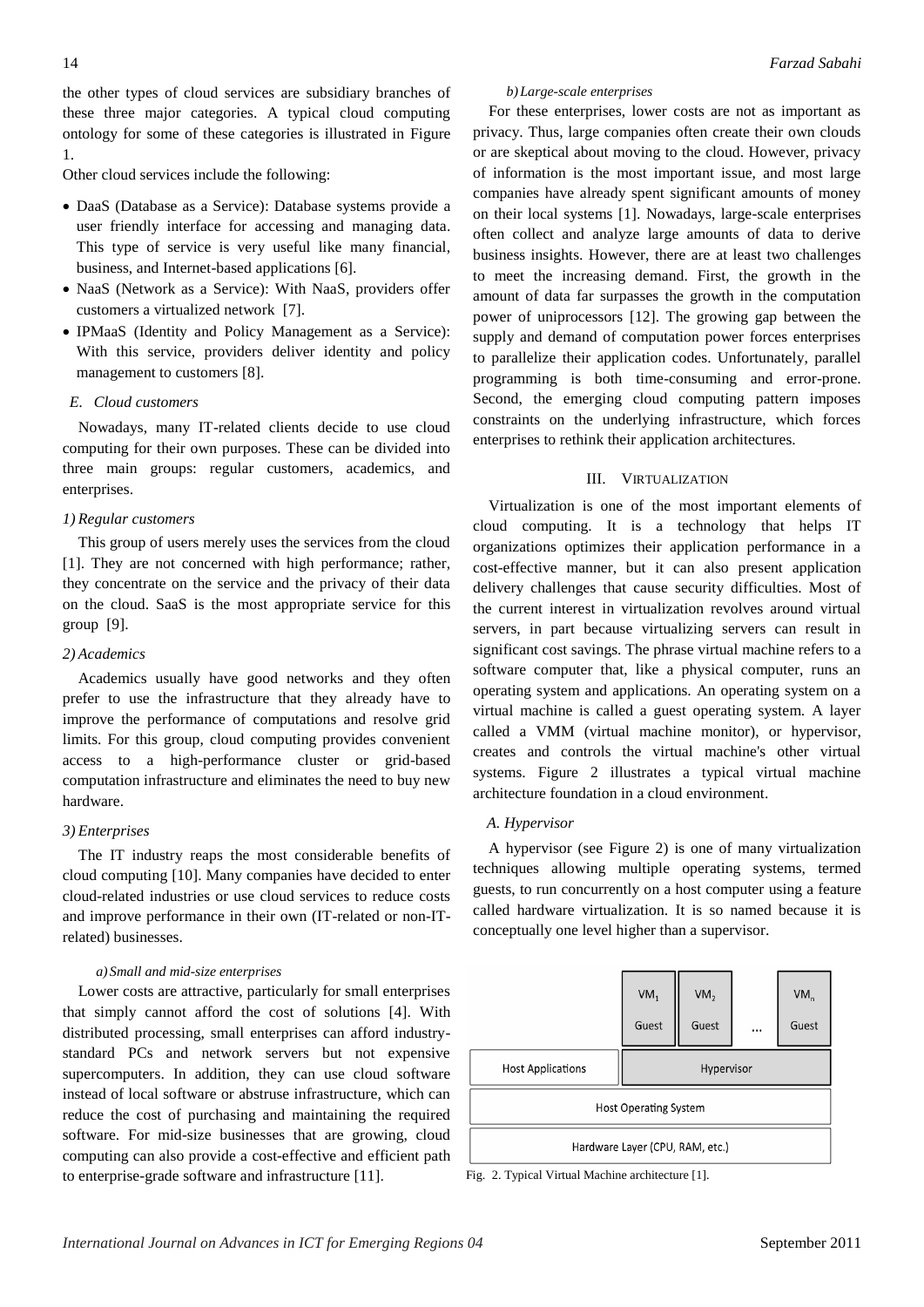The hypervisor presents a virtual operating platform to the guest operating systems and also monitors the execution of them. Multiple instances of a variety of operating systems may share the virtualized hardware resources. Hypervisors are installed on server hardware dedicated to run guest operating systems [\[13\]](#page-10-11).

## IV. INFORMATION SECURITY POLICIES

Cloud computing raises a range of important policy issues which include issues of privacy, security, anonymity, telecommunications capacity, government surveillance, reliability, and liability, among others [\[1\]](#page-10-6). But the most important of these issues is; security and how it is assured by the cloud provider. In addition, according to this fact that security effect on computing performance, cloud providers have to find a way to combine security and performance. For example for enterprises, the most important problem is security and privacy because they may store their sensitive data in cloud. For them, high performance processing may not be as critical as for academia users. To satisfy enterprise needs, the cloud provider has to ensure robust security and privacy more than other needs.

In cloud there are several security and privacy issues but in [\[14\]](#page-10-12) there are the Gartner's seven well-known security issues which cloud clients should advert are listed below:

- **Privileged user access:** Sensitive data processed outside the enterprise brings with it an inherent level of risk because outsourced services bypass the "physical, logical and personnel controls" IT shops exert over in-house programs.
- **Regulatory compliance**: Customers are ultimately responsible for the security and integrity of their own data, even when it is held by a service provider. Traditional service providers are subjected to external audits and security certifications. Cloud computing providers who refuse to undergo this scrutiny are "signaling that customers can only use them for the most trivial functions," according to Gartner.
- **Data location**: When clients use the cloud, they probably will not know exactly where their data is hosted. Distributed data storage is usually used by cloud providers, but this can cause lack of control and is not good for customers who have their data in a local machine before moving to the cloud.
- **Data segregation:** Data in the cloud typically exists in a shared environment alongside data from other customers. Encryption is effective but is not a cure-all. Encryption and decryption is a classic way to cover security issues, but heretofore it could not ensure a perfect solution. While it is difficult to assure data segregation, customers must review the selected cloud's architecture to ensure data segregation is properly designed and available but without data leakage. Although data leakage has solution technology that named DLP.
- **Recovery:** If a failure occurs with the cloud, it is critical to completely restore client data. As clients prefer not to let a third-party control their data, this will cause an impasse in security policy in these challenging situations.
- **Investigative support:** Cloud services are especially difficult to investigate because logging and data for multiple customers may be co-located and spread across an ever-changing set of hosts and data centers.
- **Long-term viability:** Ideally, a cloud computing provider will never go bankrupt or be acquired by a larger company with new policies. However, clients must be sure that their data will remain available even after such an event.

## V. VIRTUALIZATION RAS ISSUES

In a traditional environment consisting of physical servers connected by a physical switch, IT organizations can get detailed management information about the traffic between the servers and the physical switch. Unfortunately, that level of information management is not typically provided by a virtual switch. In such a scenario the virtual switch has links from the physical switch via the physical NIC (Network Interface Card) attached to virtual machines. The resultant is lack of visibility into the traffic flows between and among the Virtual Machines on the same physical level affects security and performance surveying.

A potential problem also exists for virtualization when a provider combines too many Virtual Machines onto a physical server. This can result in performance problems caused by impact factors such as limited CPU cycles or I/O bottlenecks [\[15\]](#page-10-13). These problems can occur in a traditional physical server, but they are more likely to occur in a virtualized server because a single physical server is connected to multiple Virtual Machines all competing for critical resources.

Therefore, management tasks such as performance management and capacity planning management are more critical in a virtualized environment than in a similar physical environment. This means that IT organizations must be able to continuously monitor the real-time utilization of both physical servers and Virtual Machines. This capability allows users to avoid both over and underutilization of server resources. In addition, they will able to reallocate resources based on changing business requirements. This capability also enables IT organizations to implement policy-based remediation that helps them to ensure that their desired service levels are being met [\[16\]](#page-10-14).

Another challenge with virtualization is cloud organization management of virtual machines sprawl [\[17\]](#page-10-15). In virtualized environment with virtual machine Sprawl, the number of virtual Machines running in it increases because of unnecessary new virtual Machines created rather than business necessity. Virtual machine sprawl concerns include the overuse of infrastructure. To prevent Virtual machine sprawl, a Virtual machine manager should carefully analyze the need for all new Virtual Machines and ensure that unnecessary Virtual machines migrate to other physical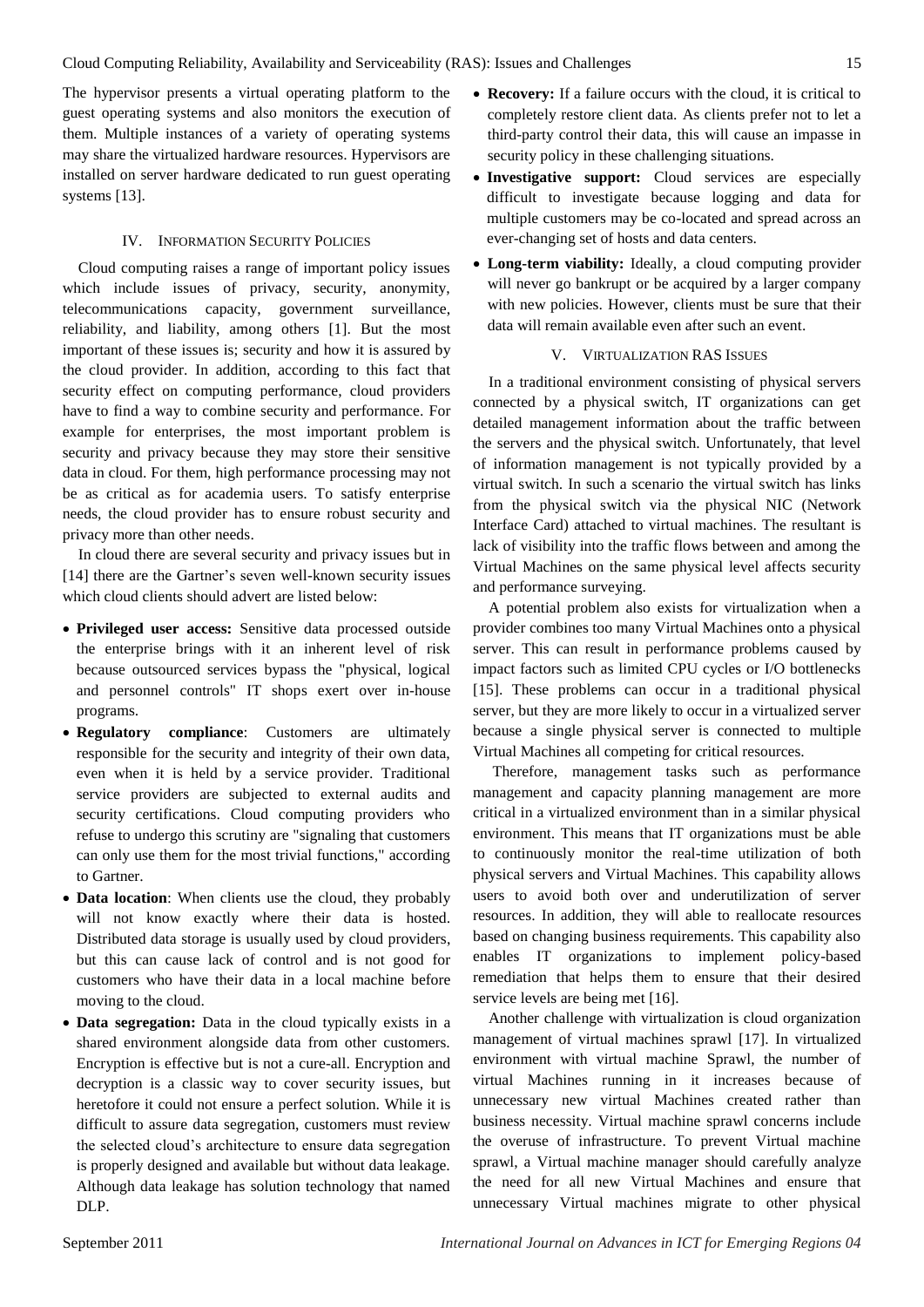servers. In addition, by migration, an unnecessary virtual machine will be able to move from one physical server to another with high availability and energy efficiency. Determination of the virtual machine destination can be challenging; it is necessary to ensure that a migrated Virtual machine keeps the same security, QoS configurations and needed privacy policies. On the other hand, the destination must assure that all the required configurations of the migrated virtual machine are kept.

## *A. Virtual machine security and threats*

As illustrated in Figure 2, there are at least two levels of virtualization which are virtual machines and the hypervisor. Virtualization technique which is used in the virtual machines is not as new technology. Unfortunately, it has several security issues which are now migrated to cloud technology and they are not good heritage for cloud. There are also other vulnerabilities and security issues which are exclusive or may have a more critical role in the cloud environment.

As mentioned before, in the hypervisor, all users see their systems as self-contained computers isolated from other users, even though every user is served by the same machine. In this context, a virtual machine is an operating system that is managed by an underlying control program.

Hence there are various threats and attacks in this level, but some of them are important than others that mentioned below:

- **Virtual machine-level attacks:** The hypervisor or virtual machine technology used by cloud vendors are potential problems in multi-tenant architectures [\[18\]](#page-10-16). These technologies involve "virtual machines," remote versions of traditional on-site computer systems, including the hardware and operating system. The number of these virtual machines can be expanded or contracted on the fly to meet demand, creating tremendous efficiencies [\[19\]](#page-10-17).
- **Cloud-provider vulnerabilities:** These could be platformlevel vulnerabilities, such as SQL-injections, or cross-site scripting vulnerabilities that exist in the cloud service layer and cause insecure environments.
- **Expanded network-attack surface:** The cloud user must protect the infrastructure used to connect and interact with the cloud, a task complicated by the cloud being outside the firewall in many cases [\[4\]](#page-10-1).
- **Authentication and authorization:** The enterprise authentication and authorization framework does not naturally extend into the cloud. Enterprises have to merge cloud security policies with their own security metrics and policies.
- **Availability of the cloud provider:** Cloud providers guarantee that their servers' uptime compares well with cloud users' own data centers and cloud providers ensure the clients which providers can handle their applications. An enterprise must be assured that a cloud provider is faithfully running a hosted application and delivering valid results [\[4\]](#page-10-1). Scheduled and unscheduled maintenance is another availability factor that exists and it can harm the

availability ratio of the cloud provider. Although regularly scheduled maintenance does not count as downtime, unscheduled maintenance increases downtime and affects availability [\[20\]](#page-11-0).

- **Lock-in:** There seems to be a great deal of anxiety regarding lock-in in cloud computing. The cloud provider can encrypt user data in a particular format if a user decides to migrate to another vendor or a similar situation arises [\[21\]](#page-11-1).
- **Data control in cloud:** For mid-size businesses used to having complete visibility and control over their entire IT portfolio, moving even some components into the cloud can create operational "blind spots," with little advance warning of degraded or interrupted service [\[11\]](#page-10-9).

## *B. Hypervisor Security*

In a virtualization environment, there are several virtual machines that have independent security zones that are not accessible from other virtual machines that have their own zones. In a virtualization environment, a hypervisor has its own security zone and is the controlling agent for everything within the virtualization host. A hypervisor can touch and affect all of the virtual machine's actions running within the virtualization host [\[22\]](#page-11-2). There are multiple security zones, but these security zones exist within the same physical infrastructure that, in a more traditional sense, generally only exists within a single security zone. This can cause security issues, as if an attacker is able to take control of a hypervisor, then the attacker has full control of all the works within the territory of the hypervisor. Another major virtualization security concern is "escaping the virtual machine" or being able to reach the hypervisor at the virtual-machine level. This will become an even greater concern in the future as more APIs (Application Program Interface) are created for virtualization platforms [\[23\]](#page-11-3). Thereupon, so undamaged controls are to disable the functionality within a virtual machine, and this can reduce performance and availability.

## *1) Confronting against hypervisor security problems*

As mentioned before, hypervisors are management tools, and the main goal of creating this security zone is building a trust zone. Other available virtual machines are under the approval of the hypervisor, and they can rely on it, as users are trusting that administrators of system will do what they can to do tasks properly. As for security characteristics, there are three major levels in the security management of hypervisors:

- **Authentication:** Users have to authenticate their account properly using the appropriate standard and available mechanisms.
- **Authorization:** Users must receive authorization, and they must have permission to do what they are trying to do.
- **Networking:** Using mechanisms that assure a secure connection to communicate by using available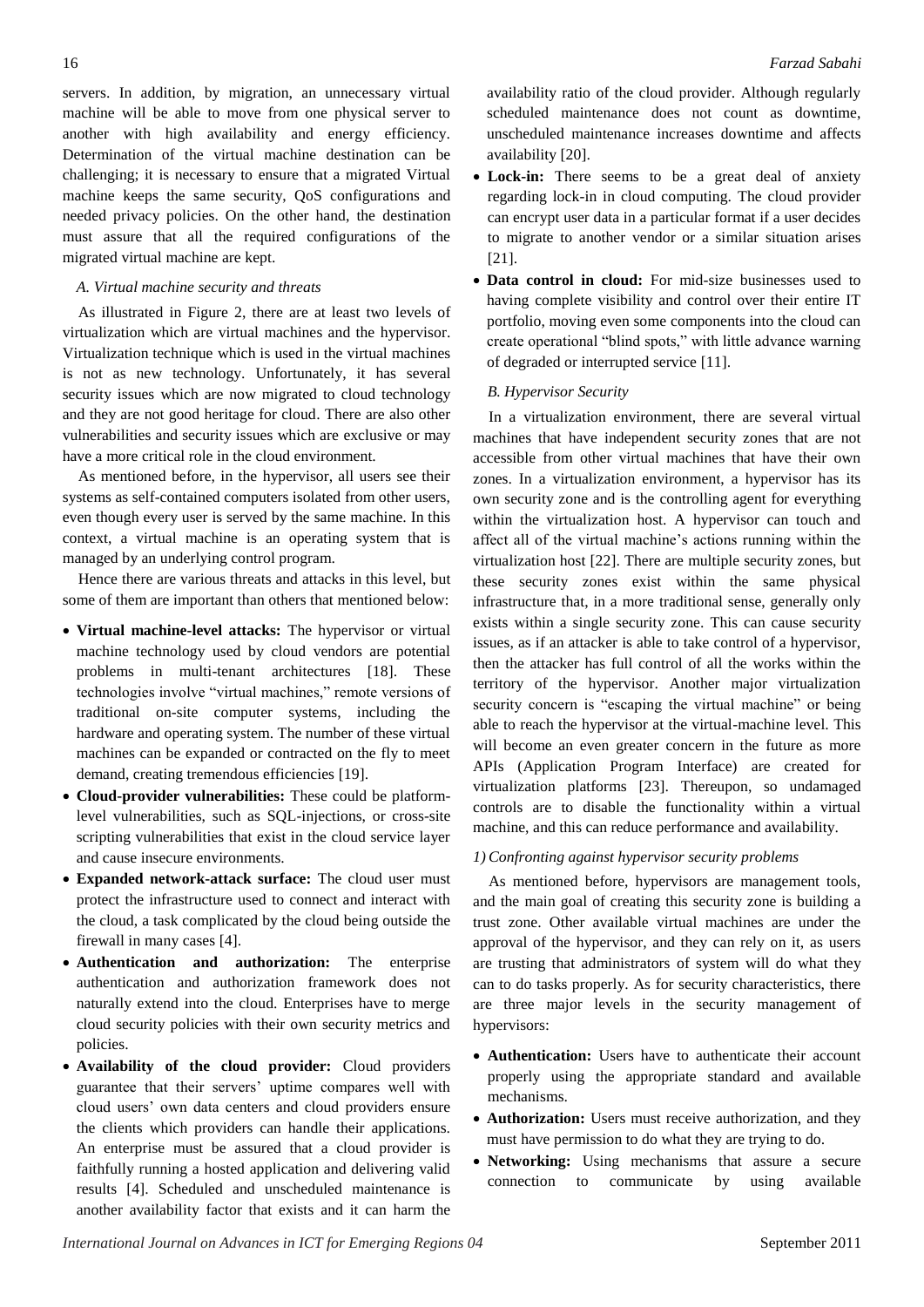administration applications that most likely launch and work in a different security zone than that of users.

Authentication and authorization are some of the most interesting auditing aspects of management because there are so many methods available to manage a virtual host auditing purpose [\[24\]](#page-11-4). The general belief is that networking is the most important issue in transactions between users and the hypervisor, but there is much more to virtualization security than just networking. Networking plays a critical role in security, but it is not solely significant for ensuring security. It is just as important to understand the APIs and basic concepts of available hypervisors and virtual machines, and how those management tools work [\[22\]](#page-11-2). If a security manager can address authentication, authorization, virtual hardware, and hypervisor security as well as networking security, cloud clients are well on the way to a comprehensive security policy [\[1,](#page-10-6) [22\]](#page-11-2). If a cloud provider at the virtualization level does not, or just depends on network security to do the tasks, then the implemented virtual environment is at risk and has poor security capability. It is a waste of money if a cloud provider spends too much money on creating a robust secure network and neglects communication among virtual machines and the hypervisor, as this can cause several problems for the provider as well as for the users.

#### VI. CLOUD RAS ISSUES

Using cloud means, that applications and data will move under a third-party control. The cloud services delivery model will create clouds with virtual perimeters as well as a security model with responsibilities shared between the customer and the cloud service provider. This shared-responsibility model will bring new security management challenges to the organization's IT operations staff [\[25\]](#page-11-5). Basically, the first question an information security officer must answer is whether he/she has adequate transparency with cloud services to manage the governance (shared responsibilities) and implementation of security management processes (preventive and detective controls) to ensure the business that the data in the cloud is appropriately protected. The answer to this question consists of two parts: what security controls must the customer provide over and above the controls inherent in the cloud platform and how should an enterprise's security management tools and processes adapt to manage security in the cloud. Both answers must be continually reevaluated based on the sensitivity of the data and the service-level changes over time [\[25\]](#page-11-5).

## *A. Data Leakage*

Basically, when moving to a cloud, there are two changes for customers' data. First, the data will be stored away from the customer's locale machine. Second, the data is moved from a single-tenant to a multitenant environment. These changes may raise an important concern called, *data leakage*. This has become one of the greatest organizational risks from the security standpoint [\[26\]](#page-11-6). Virtually every government

worldwide has regulations that mandate protections for certain data types [\[26\]](#page-11-6). The cloud provider should have the ability to map its policy to the security mandate the user must comply with and discuss the issues.

#### *1) DLP*

Nowadays, there is an interest in the use of data leakage prevention (DLP) applications to protect sensitive data with the appearance of cloud computing. To prevent data leakage, some companies have thought of DLP products. DLP products existed before cloud computing. These products aim to ensure data confidentiality and detect unauthorized access to data, but they are not intended to be used for ensuring the integrity or availability of data. As a result, experts don't expect from DLP products to address data's integrity or availability in any cloud model.

If data is stored in a public cloud, because of its nature, using DLP products is worthless to protect the confidentiality of that data in all types of clouds. Generally in SaaS and PaaS, because cloud clients do not have control over security management used by the cloud provider, discovery of the client's data with DLP agents is not possible except when the provider puts this capacity into its service. However, it is possible by embedding DLP agents into virtual machines in IaaS to achieve some control over associated data.

In private clouds, the customer has direct control over the whole infrastructure; it is not a policy issue whether DLP agents are deployed in connection with SaaS, PaaS, or IaaS services. However, it may very well be a technical issue whether DLP agents interoperate with SaaS or PaaS services as architected [\[27\]](#page-11-7). In a hybrid cloud, if service is IaaS, the client could embed DLP agents for some control over data.

#### *B. Privacy*

Cloud clients' data stores in data centers that cloud providers diffuse all over the globe within hundreds of servers that communicate through the Internet have several wellknown potential risks within them. Because cloud services are using the Internet as their communication infrastructure, cloud computing involves several kinds of security risks [\[26\]](#page-11-6). Cloud providers, especially IaaS providers, offer their customers the illusion of unlimited computer, network, and storage capacity, often coupled with a frictionless registration process that allows anyone to begin using cloud services [\[28\]](#page-11-8). The relative anonymity of these usage models encourages spammers, malicious users and other hackers, who have been able to conduct their activities with relative impunity [\[29\]](#page-11-9). PaaS providers have traditionally suffered most from such attacks; however, recent evidence shows the hackers have begun to target IaaS vendors as well [\[28\]](#page-11-8).

As is clear in cloud-based services, a user's data is stored on the third-party's storage location [\[1\]](#page-10-6). A service provider must implement sufficient security measures to ensure data privacy. Generally, data encryption is a solution to ensure the privacy of the data in the databases against malicious attacks. Therefore, encryption methods have significant performance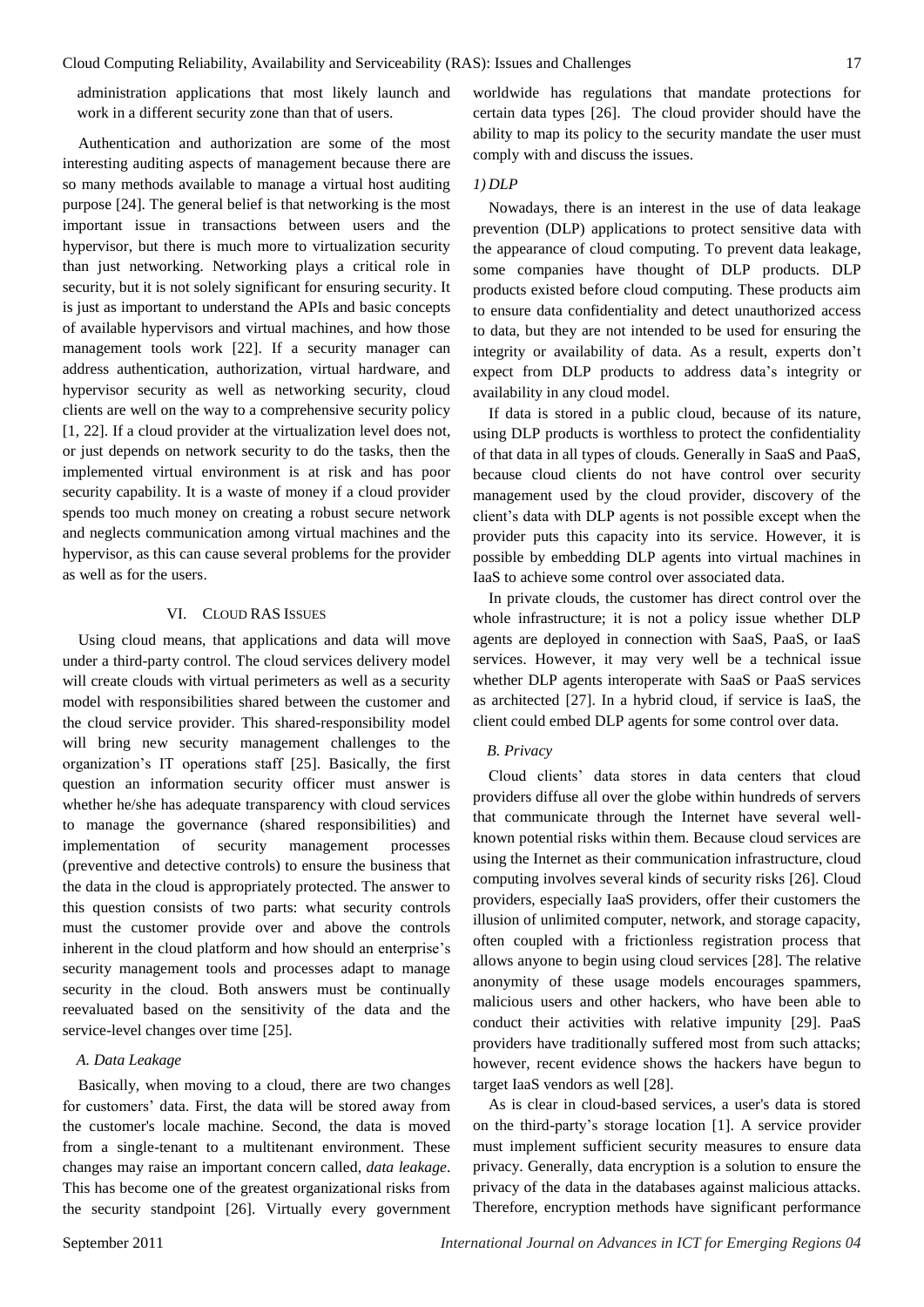implications on query processing in clouds. Integration of data encryption with data is useful to protect the user's data against outside malicious attacks and to restrict the liability of the service provider.

It seems protection from malicious users who might access the service provider's system is the final goal, but this is not enough when clients also prefer privacy protection from a accessing to their data by provider. Any data privacy solution will have to use particular encryption, but this causes another availability issue: data recovery [\[30\]](#page-11-10). Assume a user's data is encrypted with a user-known key, and the user loses his/her key. How can the provider recover his/her data when it doesn't know what the key is? If the user gives the provider authority to know the key, then this makes privacy by using a user-known encryption key useless. The simple way to solve this problem is to find a cloud provider which users can trust. This way is acceptable when data stored in the cloud is not very important. This method seems useful for enterprises with the maximum size of a small company which may decide to find trustable providers rather than finding a solution for the data recovery problem. For medium-sized companies to largesized companies, it is more critical to develop techniques and methods that enable query processing directly over encrypted data to ensure privacy from cloud providers [\[30\]](#page-11-10). If the service providers themselves are not trusted, protecting the privacy of users' data is a much more challenging issue. However, for those companies it seems using a private cloud is a wise solution.

If data encryption is used as a wise solution for the data privacy problem, there are other issues in this context. One of the most important issues is ensuring the integrity of the data. Both malicious and non-malicious users can cause compromise of the integrity of the users' data when this happens and the client does not have any mechanism to analyze the integrity of the original data. Hence, new techniques have to be applied to provide methods to check the integrity of users' data hosted at the service provider side [\[8\]](#page-10-5).

All encryption methods rely on secure and impressive key management architectures. One of the problems that can occur in an encrypted environment is encryption key management in the cloud. In the cloud environment several users may use their own encryption method, and managing these keys is another issue to address in the context of encrypted data. For example, if the cloud provides database service (DaaS), the cloud provider faces more challenges in key management architectures, such as generation, registration, storage, and update of encryption keys.

## *1) RAS issues in Database-based service: An example*

Cloud systems provide an extremely attractive interface for managing and accessing data and have proven to be widely successful in many financial, business and Internet applications. However, they have several serious limitations in database-based service such as the following which are mentioned in [\[6\]](#page-10-3):

- **Database systems are difficult to scale:** Most database systems have hard limits beyond which they do not easily scale. Once users reach these scalability limits, timeconsuming and expensive manual partitioning, data migration and load balancing are the only recourse.
- **Database systems are difficult to configure and maintain:** Administrative costs can easily account to a significant fraction of the total cost of ownership of a database system. Furthermore, it is extremely difficult for untrained professionals to get good performance out of most commercial systems.
- **Diversification in available systems complicates selection:** The rise of specialized database systems for specific markets complicates system selection, especially for customers whose workloads do not neatly fall into one category.
- **Peak provisioning leads to unnecessary costs:** Database workloads are often tandem in nature hence they provision for the peak often results in an excess of resources during off-peak phases and thus causes unnecessary costs.

### *C. Data Remanance*

Data remanence is the residual physical representation of data that has been in some way erased. After storage media is erased, there may be some physical characteristics that allow data to be reconstructed [\[31\]](#page-11-11). As a result, any critical data must not only be protected against unauthorized access, but also it is very important that it is securely erased at the end of the data life cycle. Basically, IT organizations that have full control of their own servers use various available tools that give them the ability to destroy unwanted and important data for privacy and safety purposes. But when data is migrated to a cloud environment, they now have virtual servers that are controlled by a third party.

As a solution, IT organizations must choose cloud providers that can guarantee that all customer erased data is erased immediately and securely. A traditional solution to deleting data securely is overwriting, but this technique does not work without the collaboration of the cloud provider [\[4,](#page-10-1) [30\]](#page-11-10). In a cloud environment, customers can't access the physical device or the data level. Thus, there is only one solution: those customers encrypt their data with a confidential key that prevents reconstruction of the erased data from residual data.

## *D.Cloud Security Issues*

As mentioned before, the Internet is the communication



Fig. 3. Attack scenario within cloud.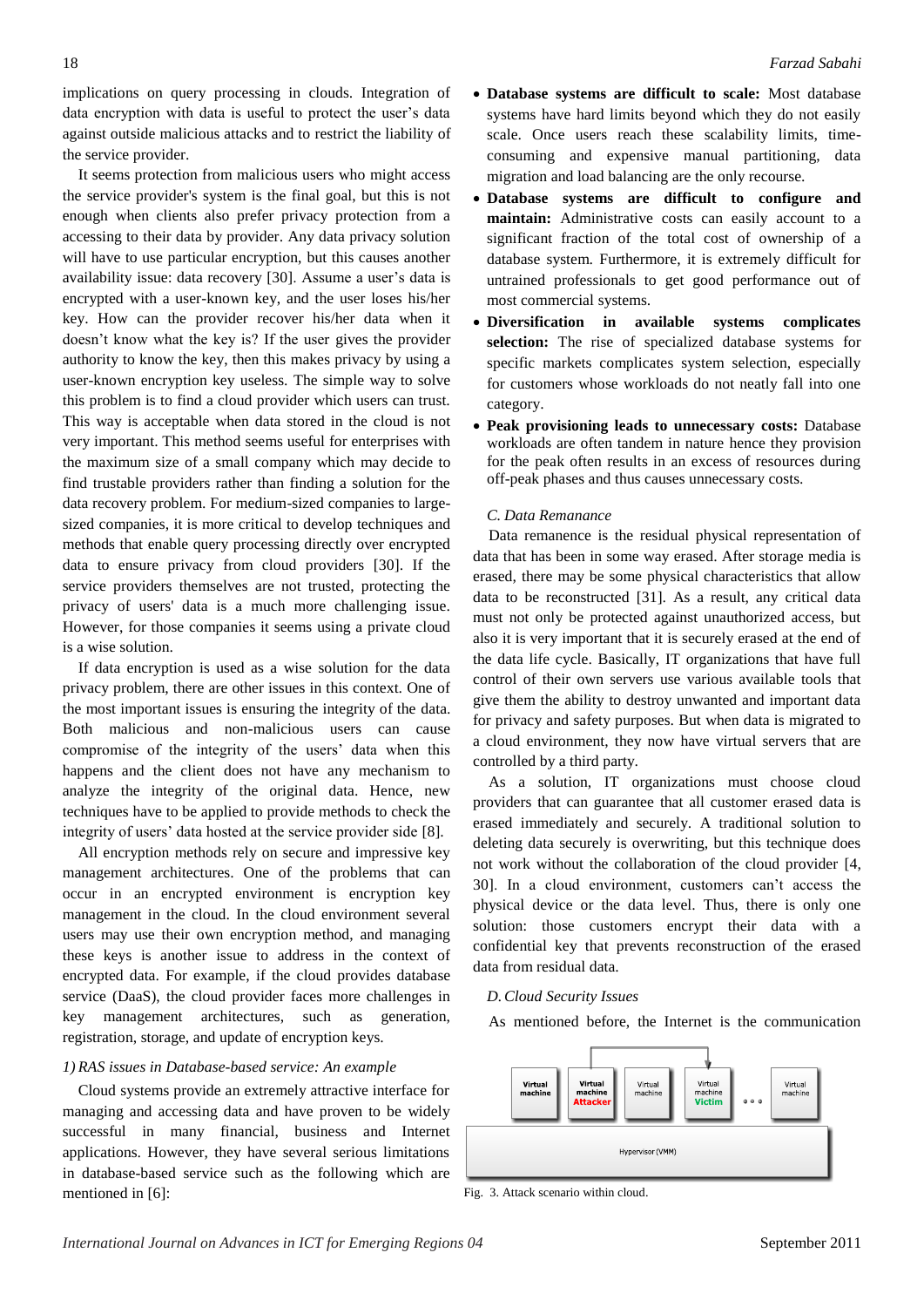infrastructure for cloud providers that use the well-known TCP/IP protocol, which uses IP addresses to identify Internet users. Similar to a physical computer in the Internet which has an IP address, a virtual machine in the Internet also has an IP address. A malicious user, whether internal or external, like a legal user who exists in network, can find these IP addresses as well. In this case, a malicious user can find out which physical servers the victim is using, and implant a malicious virtual machine at that location from which to launch an attack [\[28\]](#page-11-8). Because all users use the same infrastructure as the virtual machine, if a hacker steals a virtual machine or takes control of it, he also inherits the data within it. The hacker can then copy the data into his/her local machine before the cloud provider detects that the virtual machine is out of control; then the hacker can analyze the data, and may find valuable data afterward.

### *1) Attacks in cloud*

Nowadays, there are several kinds of attacks in the IT world. Basically, the cloud can give service to legal users, but it can also give service to users who have malicious purposes. A hacker can use a cloud to host a malicious application to achieve a task, which may be a DDoS (Distributed Denial of Service) attack against the cloud itself, or arranging an attack against another user in the cloud. For example, an attacker knows that his victim [\[30\]](#page-11-10). This situation is similar to this scenario in that both the attacker and the victim are in the same network, but with the difference that they use virtual machines instead of a physical network (Figure 3).

#### *a) DDoS Attacks Against Cloud*

DDoS attacks typically focus a high quantity of IP packets at specific network entry elements; usually any form of hardware that operates on a Blacklist pattern is quickly overrun. In cloud computing, where the infrastructure is shared by a large number of clients, DDoS attacks have the potential of much greater impact than they do against singletenant architectures. If the cloud does not have sufficient resources to provide services to its customers, the cause may be undesirable DDoS attacks [\[30\]](#page-11-10). The traditional solution for this event is to increase the number of such critical resources. But a serious problem occurs when a malicious user deliberately performs a DDoS attack using bot-nets.

Most network countermeasures cannot protect against DDoS attacks, because they cannot stop the deluge of traffic, and typically cannot distinguish good traffic from bad traffic. IPS (Intrusion Prevention Systems) are effective if the attacks are identified and have pre-existing signatures, but are ineffective if there is legitimate content with bad intentions [\[27\]](#page-11-7). Unfortunately, similar to IPS solutions, firewalls are vulnerable and inefficient against DDoS attacks because an attacker can easily bypass firewalls and IPSs, because they are designed to transmit legitimate traffic, and attacks generate so much legitimate like traffic from so many distinct hosts that a server, or a cloud's Internet connection, cannot handle the traffic [\[27\]](#page-11-7).

It may be more accurate to say that DDoS protection is part of the Network Virtualization layer rather than Server Virtualization. For example, cloud systems that use virtual machines can be overcome by ARP spoofing at the network layer; DDoS protection is really about how to layer security across multivendor networks, firewalls, and load balances [\[32\]](#page-11-12).

### *b) Cloud against DDoS attacks*

DDoS attacks are one of the most powerful threats available in the world, especially when launched from a botnet with huge numbers of zombie machines. When a DDoS attack is launched, it sends a heavy flood of packets at a Web server from multiple sources. The cloud may be part of the solution; it's interesting to consider that websites experiencing DDoS attacks, which have limitations in server resources, can take advantage of using a cloud that provides more resources to tolerate such attacks [\[30\]](#page-11-10). Cloud technology also offers the benefit of flexibility, with the ability to provide resources almost real-time as necessary and almost instantaneously to avoid site shutdown.

# VII. INTRUSION DETECTION IN CLOUD

As we know, IDS have been used widely to detect malicious behaviors in several types of network. IDS management is an important capability for distributed IDS solutions, which makes it possible to integrate and handle different types of sensors or collect and synthesize alerts generated from multiple hosts located in the distributed environment. Facing new application scenarios in Cloud Computing, the IDS approaches yield several problems since the operator of the IDS should be the user, not the administrator of the Cloud infrastructure. Extensibility, efficient management and compatibility with virtualizationbased contexts need to be introduced into many existing IDS implementations. Additionally, the Cloud providers need to enable possibilities to deploy and configure IDS for the user. Within this paper, we summarize several requirements for deploying IDS in the Cloud and propose an extensible IDS architecture that is easily used in a distributed cloud infrastructure [\[33,](#page-11-13) [34\]](#page-11-14).

#### *A. Intrusion detection at service level*

#### *1) IDS in SaaS*

Attacks on networks are a reality in the world. Detecting and responding to those attacks is considered due diligence. The reality is that in SaaS, users will have no choice except to trust their providers to perform Intrusion Detection properly. Some providers give their users the option of getting some system logs and users can use custom application for monitoring those data, but in reality, most Intrusion Detection activities must be done by the provider and the user can only report suspicious behavior for analysis.

## *2) IDS in PaaS*

In PaaS, similarly to SaaS, most of the Intrusion Detection activities must be done by the Cloud provider but with a little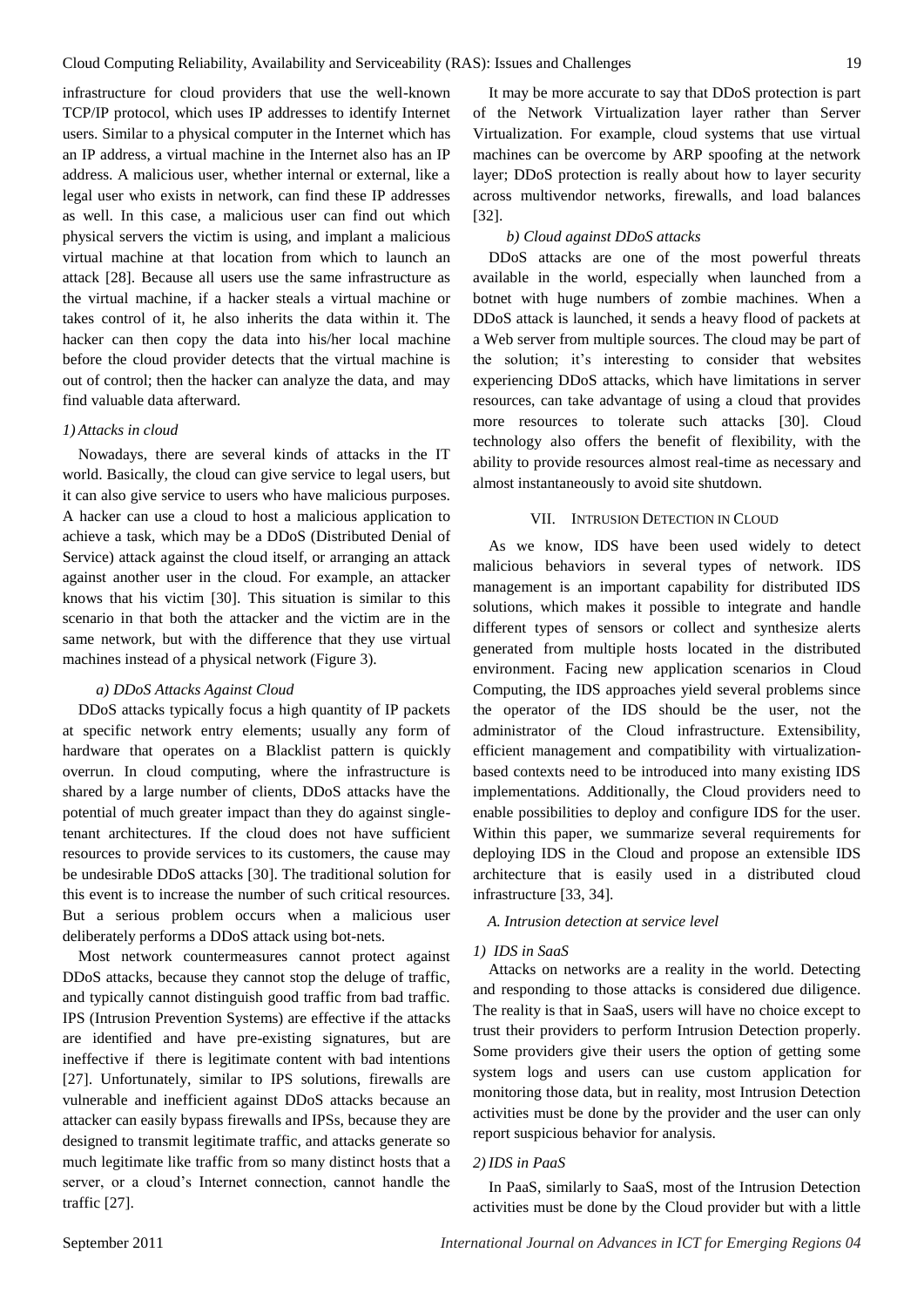difference. If Intrusion Detection systems are outside of the users' application, they have no choice and must rely on the provider to implement IDS. But PaaS configuration is more flexible than SaaS and users may have the choice to configure the security parameters of platforms that log on to a centralized place and users can incorporate Intrusion Detection performance [\[34,](#page-11-14) [35\]](#page-11-15).

# *3) IDS in IaaS*

IaaS is the most flexible service for Intrusion Detection implementation. But the most important challenge in constructing a secure cloud-computing infrastructure is Transparency. Without it, the user cannot know if the cloud provider meets significant security requirements or not. Moreover, the user cannot properly design application architecture to mitigate any risks that may exist.

#### *B. Intrusion Detection Placement*

For operating Intrusion Detection in the Cloud properly, the user must identify the possible and also proper places for hosting IDS. In the traditional network, using Intrusion Detection allows the user to monitor, detect and alert about traffic that passes over the traditional network infrastructure [\[9,](#page-10-7) [36\]](#page-11-16). Generally, there are some places in the network with more traffic than in other place (hotspots). Placement of IDS in the physical network part of the Cloud is similar to a traditional network, because hotspots in both of them are the same.

### *1) In the virtual machine and network layer*

Using Intrusion Detection in the virtual machine layer allows the user to monitor the system and detect and alert about issues that may arise. In addition, using Intrusion Detection to monitor the virtual network allows the user to monitor the network traffic between the virtual machines on the host, as well as the traffic between the virtual machines and the host. It should be noted that this network is different from traditional networks and that traffic never hits it [35].

#### *2) In the Hypervisor layer*

As said before, the hypervisor presents to the guest operating systems a virtual operating platform and monitors how the guest operating systems are running [\[8\]](#page-10-5). Deploying Intrusion Detection in the hypervisor allows the user to monitor everything that passes between the virtual machines.

As illustrated in Figure 4, the HyIDS runs inside the hypervisor. Because the hypervisor interposes on all accesses between the guest kernel and the hardware, ISIS can monitor all operating system events and data structures for intrusions.

#### *C. Intrusion Detection Techniques Performance*

As is well known, Intrusion Detection has three wellknown main groups: Host-based, Network-based, and hybrid. This section discusses performance issues of Intrusion Detection techniques in the Cloud, some of which are traditional solutions and some of which are special rectification solutions for use within the Cloud.

## *1) Traditional IDS solutions in cloud*

#### *a)Host-based intrusion detection*

The first choice in Intrusion Detection is the traditional HIDS (Host-based Intrusion Detection), which examines events and transmissions such as what file was accessed and what application was executed. This type of IDS can be used on virtual machines as well as in the hypervisor level of Cloud environments. Using Intrusion Detection in the virtual machine layer allows the user to monitor the activity of the system and detect and alert about issues that may arise. At this level, the user can use an HIDS and have control over it. This type of IDS can detect intrusion against his/her Virtual machine. The provider may also deploy an HIDS in the hypervisor layer but only the provider is authorized to manage and configure it. In the hypervisor level, HIDS can also monitor traffic between virtual machines.

The HIDS on the virtual machine would be used by the user of the Cloud but the HIDS on the hypervisor level is for provider control; if the user wants to use the hypervisor Intrusion Detection data in his independent IDS, he would have to coordinate with the provider. This issue is likely to pose difficulties because most Cloud providers prefer not to share such data with customers due to privacy policies [\[26,](#page-11-6) [34\]](#page-11-14). While HIDS on the hypervisor level would be under the responsibility of the Cloud provider, deploying and managing an HIDS on the virtual machine would be the user's responsibility.

#### *b)Network-based intrusion detection*

A Network Intrusion Detection System (NIDS) is another traditional solution for performing security policies in computer networks. NIDSs work by examining network traffic but with this characteristic, only the cloud provider can deploy it. Unfortunately, in cloud, because of the nature of NIDS, this type of IDS has limitations. For example, it is unable to detect attacks within a virtual network that runs completely within the hypervisor. Also, NIDS is useless in encrypted environments. This type of placement of IDS is useful in detecting some attacks on the VMs and hypervisor but it does have three important constraints. The first is that it is not useful when it comes to malicious activities within a VM, which is fulfilled completely in the hypervisor level. Secondly, it has limited visibility into the host itself. Thirdly, if the network traffic is encrypted by users, NIDS cannot decrypt the traffic for analysis [\[20,](#page-11-0) [34\]](#page-11-14). Even if NIDS has all encryption keys used in the Cloud, NIDS needs more computation resources to perform the decrypting. Moreover, analyzing these data results in an increased cost of detection.

## *2) Performance of traditional IDS*

It seems that NIDS works better than HIDS but it must be considered that HIDSs are easy to implement while NIDS are difficult or at times impossible to fulfill in the Cloud environment. In addition, in the Cloud, NIDS falls completely into the area of the provider to operate and control. This paper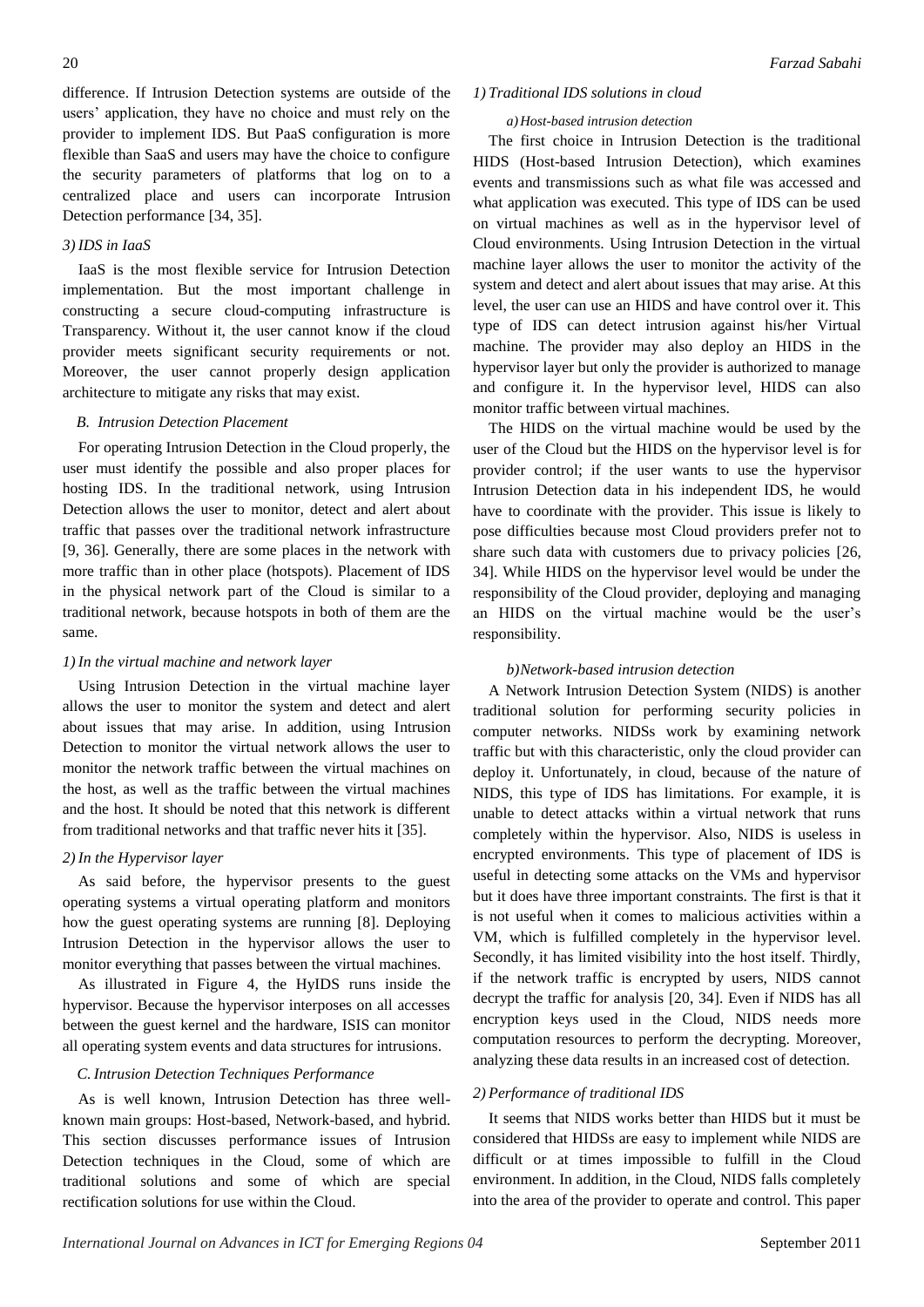has shown that Cloud users need to think more about moving toward the Cloud and also that Cloud providers should give more attention to security matters.

#### *3) Hypervisor-based intrusion detection system*

Another Intrusion Detection method is to use IDS, which launches at the hypervisor layer but is not strictly a HIDS for the hypervisor, which is called Hypervisor-based IDS (HyIDS) [\[34\]](#page-11-14) or ISIS IDS (Intrusion Sensing and Introspection System) [\[36\]](#page-11-16). One of the promising technologies in this method is the use of VM introspection. This type of IDS allows users to monitor and analyze communications between VMs, between the hypervisor and VM and within the hypervisor-based virtual network. The advantage of the hypervisor-based ID is the availability of information, as it can see everything. The disadvantage is that the technology is new and users really need to know what they are looking for [\[21,](#page-11-1) [34\]](#page-11-14). There is a special type of Intrusion Detection in the hypervisor because of the level of accessing it contains and it has a good potential for improving the performance of intrusion detecting. As illustrated in Figure 4, the HyIDS runs inside the hypervisor. The hypervisor can interpose on all accesses between the guest VM kernel and the hardware, while HyIDS can monitor all operating system events and data structures for intrusions. Like NIDS, control and implementation of HyIDS is done entirely by the Cloud provider [\[34,](#page-11-14) [37\]](#page-11-17).

#### VIII. COUNTERMEASURES

There are several traditional solutions to mitigate security problems that exist in the Internet environment and the cloud infrastructure, but the nature of clouds causes some security problems that exist especially in cloud environments. On the other hand, there are traditional countermeasures against popular Internet security problems that may be usable in clouds, but some of them must be improved or changed to use in cloud environments.

## *A. Access Control*

To ensure the accessibility of authorized users the prevention of unauthorized access to information systems, formal procedures should be in place to control the allocation of access rights to services. The procedures should cover all stages in the lifecycle of user access, from the initial registration of new users to the final de-registration of users who no longer require access to information systems and services. Special attention should be paid, where appropriate, to the necessity to control the allocation of privileged access rights, which allow users to override system controls [\[38\]](#page-11-18). The following are the six control statements [\[38\]](#page-11-18):

- Control access to information.
- Manage user access rights.
- Encourage good access practices.
- Control access to network services.
- Control access to operating systems.

• Control access to applications and systems.

In the SaaS model, the cloud provider is responsible for managing all aspects of the network, server, and application infrastructure. In that model, since the application is delivered as a service to end users, usually via a web browser, networkbased controls are becoming less relevant and are augmented or superseded by user access controls, e.g., authentication using a one-time password [\[27,](#page-11-7) [38\]](#page-11-18). Hence, customers should focus on user access controls (authentication, federation, privilege management, provisioning, etc.) to protect the information hosted by SaaS [\[39\]](#page-11-19).

In the PaaS delivery model, the Cloud provider is responsible for managing access control to the network, servers, and application platform infrastructure. However, the customer is responsible for access control to the applications deployed on a PaaS platform. Access control to applications manifests as end user access management, which includes provisioning and authentication of users [\[28\]](#page-11-8).

IaaS customers are entirely responsible for managing all aspects of access control to their resources in the cloud. Access to the virtual servers, virtual network, virtual storage, and applications hosted on an IaaS platform will have to be designed and managed by the customer. In an IaaS delivery model, access control management falls into one of the following two categories. Access control management to the host, network, and management applications that are owned and managed by the Cloud provider and user must manage access control to his/her virtual server, virtual storage, virtual networks, and applications hosted on virtual servers [\[30,](#page-11-10) [38\]](#page-11-18).

#### *B. Incident Countermeasure and response*

One of the important issues in cloud security, similar to other IT fields, is finding problems and vulnerabilities that exist, but a more important issue is that the cloud provider has appropriate responses against all problems that it finds. Basically, the cloud systems are built on a collection of storage and process engines, driven by a configurable distributed transaction coordinator. To achieve some important parameters such as flexibility, scalability and efficient usage of resources, cloud providers must face major challenges in the area of adaptability and workload.

One of the main requirements of the cloud is the ability to be flexible; in the context of a cloud service, flexibility means dedicating resources where they are most needed [\[6\]](#page-10-3). This is particularly challenging in a database environment where there are large amounts of data that may need to be moved in order to reconcile data [\[6\]](#page-10-3).

To allow high performance workloads to scale across multiple computing nodes, it is important for cloud provider to divide their data into partitions that maximize service performance. The main idea behind partitioning is to lessen the probability that a typical transaction has to access multiple nodes in cloud to compute its query.

In migration, available methods must be able to predict adaptation time and try to avoid cloud node overload by some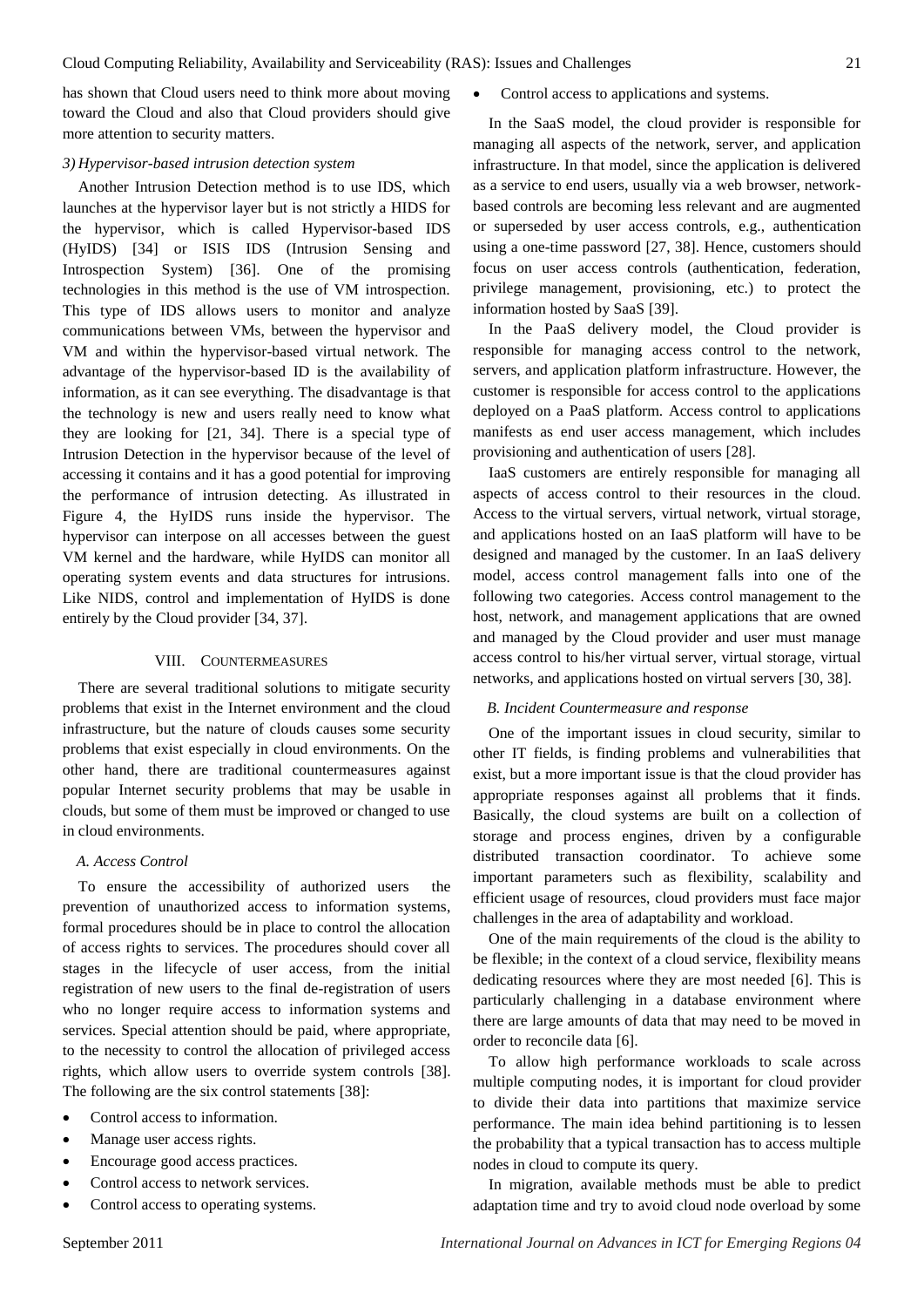procedure, such as partitioning, fragmenting, breaking big data packets in smaller pieces, and maintaining the ability to execute transactions while movement occurs [\[36\]](#page-11-16).

To balance workloads on virtual machines properly, it is necessary to analyze and classify cloud providers resource requirements to decide how these can be allocated to virtual machines.

## *C. Security Management in the Cloud*

The relevance of various security management functions available for each cloud delivery model is dependent on the context of deployment models. As mentioned before in the introduction, there are several important parameters in cloud security management: availability management, access control management, vulnerability and problem management, patch and configuration management, countermeasure response, and cloud system use and access monitoring. Thus, according to the type of service provided, the customer or the provider must manage some or all of them independently, or perhaps partially [\[30\]](#page-11-10). Thus, if a cloud is a private cloud, then the cloud provider generally manages all mentioned functions. But if a cloud is a public or hybrid cloud, then who manages which aspect depends on the type of cloud and the service provided. For example, if a cloud is SaaS, then the customer must partially manage access control and monitor system use and access, and also must manage incident response, and the cloud provider must manage the other functions. In other types of clouds (PaaS and IaaS), the functions are limited to customer applications deployed in PaaS or IaaS.

#### IX. CONCLUSION

As outlined in the article, cloud computing helps IT enterprises to optimize and secure application performance in a cost effective manner. Cloud-based applications are based on network software running on a virtual machine in a virtualized environment. In view of the vital role of the hypervisor in a virtualization system, security at this level of virtualization needs special consideration. Generally, a virtual application relieves some of the management issues in enterprises because most of the maintenance, software updates, configuration and other management tasks are automated and centralized at the cloud provider's datacenter. But this way for decentralized application and access creates its own set of challenges and security problems. There are, however, risks and hidden costs in managing cloud compliance. Cloud providers often have several powerful servers and resources that provide appropriate services for their users, but the cloud is at risk to a degree similar to that of other Internet-based technologies. Unfortunately, there are some attacks for which no perfect defense exists such as a powerful DoS attack. But as paper discussed in occurrence of DoS attacks, cloud may be a good solution or mitigation because cloud providers can use mirrors or devote more resources to protecting against attacks. However this solution's performance depends on provider facilities.

Issues introduced by this paper are the main reasons for the precaution exercised by many enterprises and even some ordinary users to the adaptation of cloud computing. But benefits of using cloud have caused some of enterprises to have a plan in which cloud computing is used for lesssensitive data, but they may have local machines to store data which are of greater sensitivity. Should cloud providers wish for clients to store greater amounts of sensitive data in the cloud computing environment, improving security (and also, of course, client perception of that security) is paramount.

Whilst cloud computing is an important trend that keeps transforming and will continue to transform the IT industry, it doesn't mean that all business IT needs should move to the cloud computing model. The key to successful cloud computing initiatives is achieving a balance between the business benefits and the hidden potential risks lurking on the path to implementation.

#### **REFERENCES**

- <span id="page-10-6"></span>[1] "Securing Virtualization in Real-World Environments," White paper2009.
- [2] P. Coffee, "Cloud Computing: More Than a Virtual Stack," ed: salesforce.com.
- <span id="page-10-0"></span>[3] *Software as a Service*. Available: http://www.wikinvest.com/concept/Software\_as\_a\_Service
- <span id="page-10-1"></span>[4] G. Reese, *Cloud Application Architectures*: O'Reilly Media, Inc.,, 2009.
- <span id="page-10-2"></span>[5] N. Mirzaei, "Cloud Computing," 2008.
- <span id="page-10-3"></span>[6] "Database as a Service," MIT-CSAIL-TR-2010-014.
- <span id="page-10-4"></span>[7] M. Riccuiti. Stallman: Cloud computing is stupidity. Available: http://news.cnet.com/8301-1001\_3-10054253-92.html
- <span id="page-10-5"></span>[8] N. Antonopoulos and L. Gillam, *Cloud Computing*: Springer-Verlag London Limited, 2010.
- <span id="page-10-7"></span>[9] K. JACKSON, "Secure Cloud Computing: An Architecture Ontology Approach," Defense Information Systems Agency2009.
- <span id="page-10-8"></span>[10] R. Raja and V. Verma, "Cloud computing: An overview," Research Consultant, IIIT Hyderabad.
- <span id="page-10-9"></span>[11] D. Rowe. (2011, The Impact of Cloud on Mid-size Businesses. Available: http://www.macquarietelecom.com/hosting/blog/cloudcomputing/impact-cloudcomputing-midsize-businesses
- <span id="page-10-10"></span>[12] S. Hanna, "Cloud Computing: Finding the Silver Lining," Juniper Networks2009.
- <span id="page-10-11"></span>[13] *Cloud Computing*. Available: http://en.wikipedia.org/wiki/Cloud\_computing
- <span id="page-10-12"></span>[14] J. Brodkin. (2008). *Gartner: Seven cloud-computing security risks*. Available: http://www.networkworld.com/news/2008/070208 cloud.html
- <span id="page-10-13"></span>[15] J. Metzler. (2009, Virtualisation can make application delivery much, much harder - but you can fight back! Available: http://searchnetworking.techtarget.com.au/articles/33471- Virtualisation-can-make-application-delivery-much-much-harder-butyou-can-fight-back-
- <span id="page-10-14"></span>[16] "Virtualization: The next generation of application delivery challenges."
- <span id="page-10-15"></span>[17] (2011). *What is Cloud Sprawl and Why should I Worry About It?* Available: http://www.cloudbusinessreview.com/2011/06/08/what-iscloud-sprawl-and-why-should-i-worry-about-it.html
- <span id="page-10-16"></span>[18] R. Chow, P. Golle, M. Jakobsson, E. Shi, J. Staddon, R. Masouka, and J. Molina, "Controlling Data in the Cloud: Outsourcing Computation without Outsourcing Control," presented at the CCSW'09, Chicago, Illinois, USA., 2009.
- <span id="page-10-17"></span>[19] D. Talbot. (2009). *Vulnerability Seen in Amazon's Cloud-Computing*. Available: